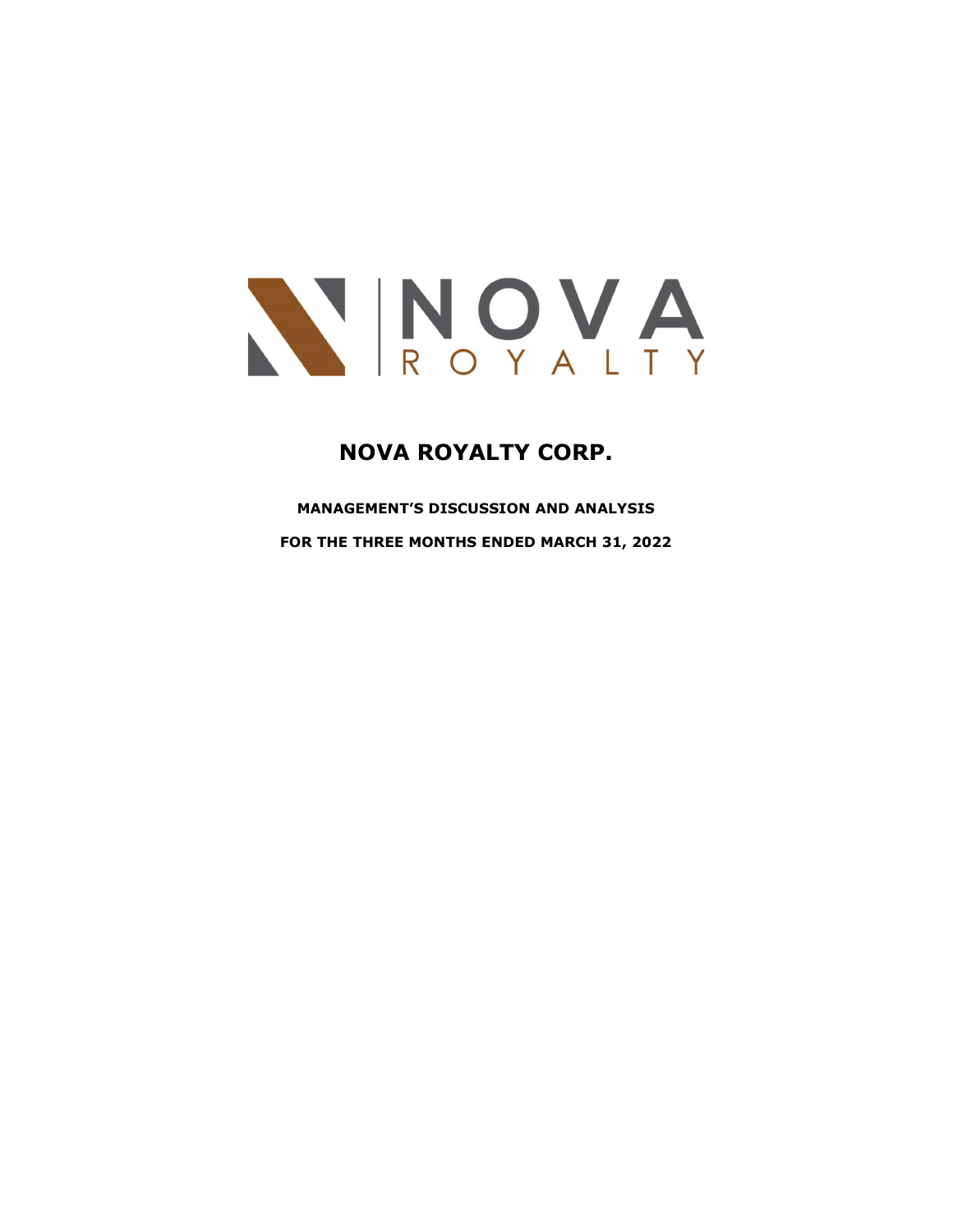#### GENERAL

This management's discussion and analysis ("MD&A") for Nova Royalty Corp. (the "Company" or "Nova") is intended to help the reader understand the significant factors that have affected Nova's performance and such factors that may affect its future performance. This MD&A, which has been prepared as of May 27, 2022, should be read in conjunction with the Company's condensed interim consolidated financial statements for the three months ended March 31, 2022 and the related notes contained therewith. The Company reports its financial position, financial performance and cash flows in accordance with International Financial Reporting Standards ("IFRS") as issued by the International Accounting Standards Board ("IASB"). All dollar amounts included in the following MD&A are in Canadian dollars ("CAD") except where otherwise noted.

Additional information relevant to the Company's activities can be found on SEDAR at www.sedar.com and on the Company's website at www.NovaRoyalty.com

#### COMPANY OVERVIEW

Nova is a royalty and streaming company that is focused on acquiring copper and nickel metal purchase agreements, Net Smelter Return Royalties ("NSRs"), Gross Value Return Royalties ("GVRs"), Net Proceeds Royalties ("NPRs"), Net Profit Interests ("NPIs"), Gross Proceeds Royalties ("GPRs"), Gross Overriding Return Royalties ("GORs"), and nonoperating interests in mining projects that provide the right to the holder of a percentage of the gross revenue from metals produced from the project or a percentage of the gross revenue from metals produced from the project after deducting specified costs, if any, respectively. The Company's common shares are listed on the TSX Venture Exchange ("TSX-V") under the symbol "NOVR" and the OTCQB Venture Market ("OTCQB") under the symbol "NOVRF". The head office and principal address is 501: 543 Granville Street, Vancouver, British Columbia, Canada. Nova's focus on nickel and copper provides exposure to the generational shift from fossil fuels to clean energy and the broader electrification thesis.

In December 2019, a novel strain of coronavirus ("COVID-19") surfaced. Since March 2020, several measures have been implemented in Canada, Argentina, United States, and Chile, jurisdictions where the Company holds royalties and streams, in response to the increased impact from COVID-19. These measures, which include the implementation of travel bans, self-imposed quarantine periods, social distancing, and in some cases mine closures or suspensions, have caused material disruption to business globally. Global financial markets have experienced significant volatility. Governments and central banks have reacted with monetary and fiscal interventions designed to stabilize economic conditions. Uncertainties includes the duration, severity and scope of the outbreak and the measures taken by governments and businesses to contain the pandemic. While the impact of COVID-19 is expected to be temporary, the current circumstances are dynamic and the impact of COVID-19 on our business operations cannot be reasonably estimated at this time. The duration and impact on future production for our partner operators at their respective mining operations.

## COMPANY HIGHLIGHTS

During the three months ended March 31, 2022 and subsequently, the Company:

- increased the number of royalties held by the Company to 21 through the acquisition of the following projects:
	- o 0.135% NSR on the Copper World and Rosemont projects in Arizona, USA. Nova was also granted a Right of First Refusal in respect to an additional 0.540% NSR covering the same area as the 0.135% NSR; and
	- $\circ$  a portion of a 0.5% NPI (16.7% representing 0.08325% effective interest) on the Josemaria project in San Juan, Argentina. Nova was also granted a ROFR in respect to an additional 16.7% of the NPI (see Events after Reporting Date)
- recognized revenue of \$673,519 from its NSR interests, primarily related to the Aranzazu NSR; and
- from inception to the date of this MD&A, the Company had distributed 2,033,900 common shares under the ATM Program (as defined below) at an average price of \$3.50 per share for gross proceeds of \$7,118,295, with aggregate commissions paid or payable to the agents of \$177,957, resulting in aggregate net proceeds of \$6,940,338.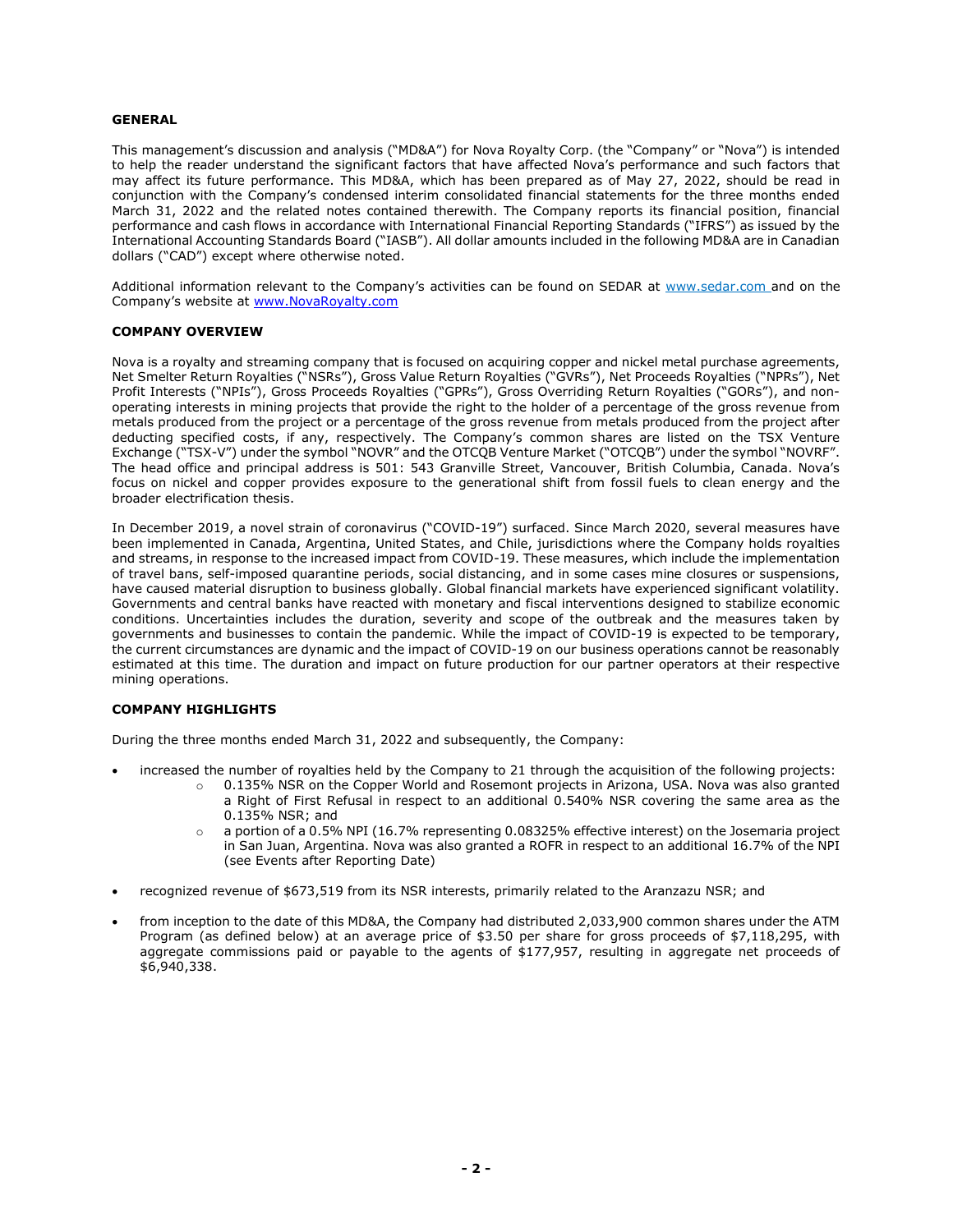## SUMMARY OF ROYALTY INTERESTS

Since incorporation in June 2018 to the date of this MD&A, the Company has acquired the following producing and development-stage royalty assets:

| <b>Property</b>    | Asset Owner(s) <sup>(1)</sup>           | Location   | <b>Metals</b> | <b>Type</b> | $Terms^{(2)}$   |
|--------------------|-----------------------------------------|------------|---------------|-------------|-----------------|
| Taca Taca          | First Quantum                           | Argentina  | Cu-Au-Mo      | <b>NSR</b>  | 0.42%           |
| NuevaUnión         | Newmont (50%)/Teck Resources (50%)      | Chile      | Cu-Au         | <b>NSR</b>  | 2.0% Cu         |
| Copper World       | Hudbay Minerals Inc.                    | <b>USA</b> | Cu-Mo-Aa      | <b>NSR</b>  | $0.135\%^{(3)}$ |
| & Rosemont         |                                         |            |               |             |                 |
| West Wall          | Anglo American (50%)/Glencore PLC (50%) | Chile      | Cu-Au-Mo      | <b>NPR</b>  | $1.0\%$         |
| Aranzazu           | Aura Minerals Inc.                      | Mexico     | Cu-Au-Ag      | <b>NSR</b>  | $1.0\%$         |
| <b>Dumont</b>      | Waterton Global Resources Investments   | Canada     | Ni-Co         | <b>NSR</b>  | $2.0\%$         |
| Vizcachitas        | Los Andes Copper                        | Chile      | Cu-Mo         | <b>NSR</b>  | 0.98%           |
| <b>Twin Metals</b> | Antofagasta PLC                         | <b>USA</b> | Cu-Ni-PGM     | <b>NSR</b>  | 2.4% Cu-Ni      |

 $(1)$  100% ownership, unless otherwise stated

(2) NSR/NPR applicable on all metals, unless otherwise stated

 $(3)$  Nova was granted a Right of First Refusal in respect to an additional 0.540% NSR covering the same area as the 0.135% NSR on the Copper World & Rosemont properties.

## Taca Taca Project

Nova owns a 0.42% NSR on the Taca Taca copper-gold-molybdenum project, owned by First Quantum Minerals Ltd. ("First Quantum"; TSX: FM). This NSR is a part of a broader, existing 1.50% NSR on Taca Taca, where the remaining 1.08% is held by Franco-Nevada Corporation. Taca Taka is a porphyry copper-gold-molybdenum project located in northwestern Argentina in the Puna (Altiplano) region of Salta Province, approximately 55 kilometers east of the Chilean border and 90 kilometers east of Escondida, the world's largest copper mine. The project is located 10 kilometers from the railway line that connects Salta with Antofagasta with previous studies showing available local power and water sources for the operation of the project.

On November 30, 2020, First Quantum published a new NI 43-101 Technical Report on Taca Taca, which was subsequently updated in March 2021 to include additional financial disclosure. The report documented an updated Mineral Resource model and a maiden Mineral Reserve estimate of 7.7 million tonnes of contained copper, derived from an open pit mine design and plan which contemplates processing throughput of up to 60 million tonnes per annum through a conventional flotation circuit with a mine life of approximately 32 years. The recovered copper reaches a peak of approximately 275,000 tonnes per annum within the first ten years of operations. The primary Environmental and Social Impact Assessment ("ESIA") for the project, which covers the principal proposed project sites, was submitted to the Secretariat of Mining of Salta Province in 2019.

First Quantum is continuing pre-development and feasibility activities at Taca Taca. Taca Taca is envisaged to have a similar mine design and plant configuration as First Quantum's other large throughput mines, such as Sentinel, Cobre Panama, and the planned S3 expansion at Kansanshi, which will allow First Quantum to leverage continuous learnings from the design and execution of these operations in the development of Taca Taca. During the second quarter of 2021, First Quantum submitted two environmental permits regarding key infrastructure at Taca Taca. The primary Environmental and Social Impact Assessment ("ESIA") for Taca Taca was submitted to the Secretariat of Mining of Salta Province in 2019 and approval of the ESIA is anticipated in late 2022. First Quantum expects to continue permitting work at Taca Taca during 2022, in addition to engaging with government regarding key aspects of an administrative and fiscal regime for investment into Argentina.<sup>1</sup>

As of March 31, 2022, First Quantum last reported proven & probable mineral reserves at Taca Taca of 1,758.5 million tonnes at 0.44% Copper, 0.09 g/t gold, and 0.012% molybdenum<sup>2</sup>.

# NuevaUnión Project

Nova owns a 2.0% NSR on the NuevaUnión project in Chile, which is a 50-50 joint venture between Teck Resources Limited ("Teck"; TSX: TECK.A and TECK.B) and Newmont Corporation ("Newmont"; NYSE: NEM). The NSR is on a portion of the project that relates to copper revenues from the Cantarito Claim within the La Fortuna deposit. Teck previously guided to completion of a Feasibility Study in Q1 2020. The joint venture is currently engaged in review of study results and assessment of optimization opportunities, which is expected to continue in 2022.

<sup>1</sup> Source: First Quantum Minerals 2021 Annual Report, Capital Markets Day Presentation dated January 2022, and Capital Markets Day Call Transcript, dated Tuesday, January 18, 2022.

<sup>&</sup>lt;sup>2</sup> Source: First Quantum Amended and Restated Technical Report NI 43-101 dated March 30, 2021.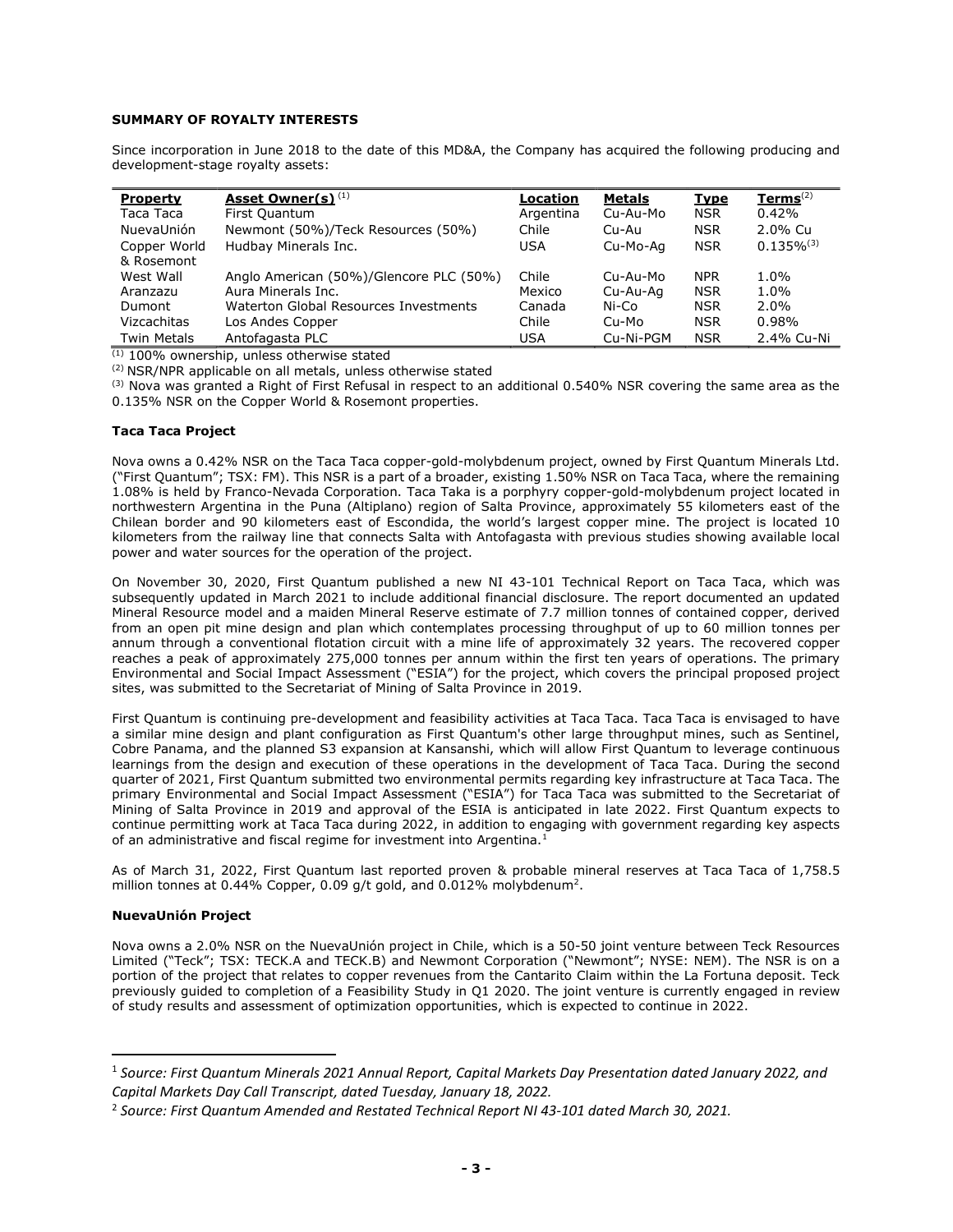As of March 31, 2022, Teck last reported proven & probable reserves at the La Fortuna deposit of 682.2 million tonnes at 0.51% copper and 0.47 g/t gold.

## Copper World & Rosemont Projects

In February 2022, Nova acquired a 0.135% NSR on the Copper World and Rosemont copper projects in Arizona, USA, (the "Copper World & Rosemont Royalty") owned by Hudbay Minerals Inc. ("Hudbay"; TSX: HBM and NYSE: HBM). Nova was also granted a Right of First Refusal ("ROFR") in respect to an additional 0.540% NSR covering the same area as the Copper World & Rosemont Royalty. The Copper World & Rosemont Royalty covers all metals, including copper, molybdenum, silver, and gold extracted from the majority of mining claims covering Copper World and Rosemont. Specifically, 132 patented claims (all the patented claims associated with Copper World and Rosemont), 603 unpatented claims, and one parcel of fee associated land are covered by the Copper World & Rosemont Royalty.

Copper World is 100% owned by Hudbay and is comprised of seven newly discovered deposits located predominantly on patented mining claims adjacent to Rosemont in Pima County, Arizona, USA. Hudbay has defined seven deposits at Copper World hosting both oxide and sulphide mineralization over a seven-kilometre strike, potentially amenable to heap leach and floatation processing methods, respectively. Drilling also identified significant high-grade, near surface mineralization with the potential to form part of a low-cost copper operation located primarily on public land.<sup>3</sup> Considerable potential synergies exist between Copper World and Rosemont. Hudbay expects to reflect preliminary expectations of these synergies in a preliminary economic assessment ("PEA") of Copper World, which Hudbay expects to complete in H1 2022. Hudbay is also planning to advance a pre-feasibility study ("PFS") in H2 2022, following completion of the PEA.<sup>4</sup>

As of March 31 2022, Hudbay last reported indicated resources at Copper World of 272 million tonnes at 0.36% copper, 90 g/t molybdenum and 1.79 g/t silver and inferred resources at Copper World of 142 million tonnes at 0.36% copper, 83 g/t molybdenum and 2.44 g/t silver. $5$ 

Rosemont is a copper-molybdenum-silver deposit located in Pima County, Arizona, USA, owned 100% by Hudbay. In March 2017, Hudbay published a positive feasibility study for Rosemont and was advancing the project towards production. However, in July 2019, the US District Court for Arizona issued an unprecedented ruling that vacated the Final Record of Decision issued by the US Forest Service and resulted in the suspension of construction activities at Rosemont. Hudbay and the US Government have appealed the ruling to the US 9th Circuit Court of Appeals while Hudbay evaluates the next steps for Rosemont.<sup>6</sup> Once in production, Rosemont has the potential to be the third largest copper mine in the US.<sup>7</sup> The 2017 feasibility study for Rosemont contemplated an initial 19-year mine life with average annual copper production of 127kt at a cash cost of \$1.14/lb Cu for the first 10 years.<sup>8</sup>

As of March 31 2022, Hudbay last reported proven and probable reserves at Rosemont of 537.1 million tonnes at 0.44% copper, 116 g/t molybdenum and 4.57 g/t silver.<sup>9</sup>

## West Wall Project

In June 2021, Nova acquired rights to a 1.0% NPR on the West Wall copper-gold-molybdenum project, owned by a 50-50 joint venture between Anglo American PLC ("Anglo American"; LSE: AAL) and Glencore PLC ("Glencore"; LSE: GLEN). Cash consideration of US\$4,200,000 was paid on closing of the acquisition on June 18, 2021.

Under the terms of the West Wall acquisition, Sociedad Minera Auromín Limitada ("Auromín") assigned the Company all of the rights granted to Auromín (the "Participation"), as defined in a Participation Agreement between Auromín and a subsidiary of Anglo American, concerning West Wall and other mining tenements established as designated areas in the surrounding region ("Participation Agreement").

<sup>&</sup>lt;sup>3</sup> Source: press release titled "Hudbay Announces Initial Mineral Resource Estimate at Copper World" published by Hudbay Minerals Inc. dated December 15, 2021.

<sup>4</sup> Source: press release titled "Hudbay Announces Initial Mineral Resource Estimate at Copper World" published by Hudbay Minerals Inc. dated December 15, 2021.

<sup>5</sup> Source: Hudbay Minerals Inc. Annual Information Form for the year ended December 31, 2021.

<sup>&</sup>lt;sup>6</sup> Source: Investor Presentation titled "Hudbay Investor Presentation December 2021".

<sup>&</sup>lt;sup>7</sup> Source: Investor Presentation titled "Hudbay Investor Presentation December 2021". As per Wood Mackenzie's copper mine database for current producing copper assets in the United States and ranked by annual copper production.

<sup>8</sup> Source: NI 43-101 technical report titled "Rosemont Project, Pima County, Arizona, USA" prepared by Hudbay, dated March 30, 2017.

<sup>9</sup> Source: Hudbay Minerals Inc. Annual Information Form for the year ended December 31, 2021.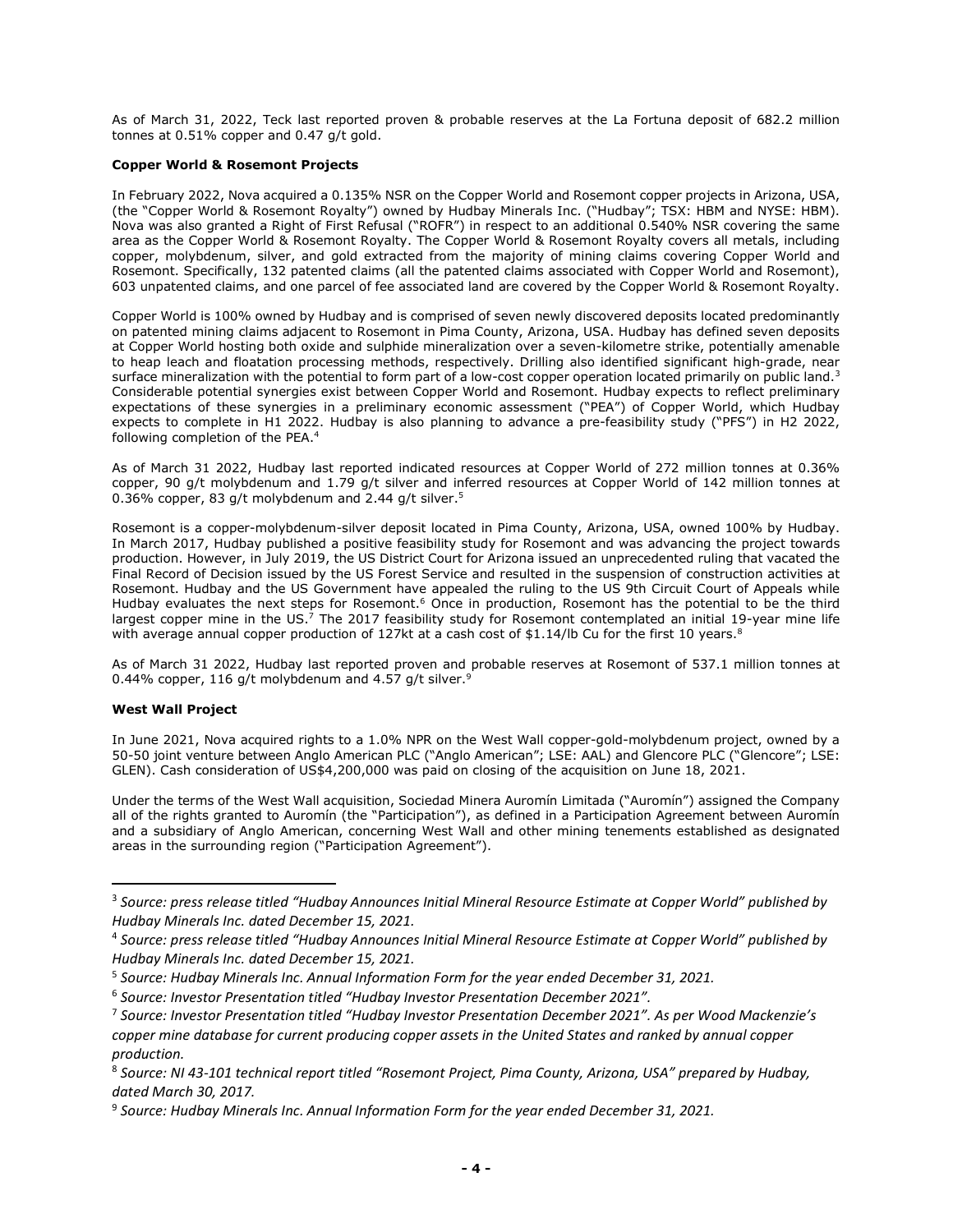The Participation Agreement provides that, upon the fulfillment of certain conditions, including Anglo American making a production decision at West Wall, a sociedad contractual minera ("SCM") will be incorporated, and into which the mining tenements corresponding to the project will be transferred. The owner of the Participation will be issued shares in the SCM, which will give such owner an 8.0% interest in the SCM. Subsequently, if one or more mines are brought into production for West Wall or another designated area, Anglo American will repurchase from the owner of the Participation the shares in the SCM that correspond to a 7.0% interest in the SCM for a predetermined price, leaving the owner of the Participation with a 1.0% interest in the SCM, which entitles the owner to a 1.0% net proceeds of production royalty from West Wall. A SCM will be similarly established for any other designated area within the scope of the Participation Agreement, giving the owner of the Participation the same rights as stated above with respect to such designated areas.

All payments resulting from the repurchase by Anglo American of the 7.0% interest in the SCM will be reimbursed in full to Auromín. The Company will retain sole ownership of 1.0% of the shares in the SCM, which entitle the owner of such shares to the 1.0% net proceeds of production royalty from the project or such other designated area, as the case may be, which will not be subject to repurchase by Anglo American.

As of March 31, 2022, Anglo American and Glencore last reported indicated resources at West Wall of 861 million tonnes at 0.51% copper, 0.009% molybdenum and 0.05 g/t gold and inferred resources at West Wall of 1,072 million tonnes at 0.42% copper, 0.006% molybdenum and 0.05 g/t gold $^{10}$ .

#### Aranzazu Mine

In August 2021, Nova acquired a 1.0% NSR on the Aranzazu copper-gold-silver mine (the "Aranzazu Royalty") owned by Aura Minerals Inc. ("Aura"; TSX: ORA). Consideration of US\$8,000,000 cash and US\$1,000,000 in common shares of the Company was paid on upon closing of the acquisition.

Aranzazu is a copper-gold-silver deposit located within the Municipality of Concepcion del Oro in the State of Zacatecas, Mexico, approximately 250 kilometers to the southwest of the city of Zacatecas. The current mine at Aranzazu has been in operation since 1962, with documented evidence of mining in the area dating back nearly 500 years. Aura is the sole owner and operator of Aranzazu, having assumed ownership in 2010. In 2014, Aura closed the mine to re-engineer and re-develop various aspects of the operation. The mine reopened in 2018 and attained commercial production in December 2018, since which time Aura has continually improved the efficiency of the operation. The Aranzazu operation comprises an underground mine using long hole open stoping and an on-site plant, which produces copper concentrate with gold and silver by-product via conventional flotation processing.

Aura recently achieved a throughput expansion at Aranzazu, increasing capacity by approximately 30% to 100,000 tons per month. As a result of this expansion, Aranzazu hit record production in Q3 2021, achieving monthly average ore mined and processed of 103kt during the quarter. Aranzazu subsequently delivered another quarter of record production in Q4 2021. Operating metrics in Q1 2022 remained consistent with the expanded production achieved in H2 2021. Aura disclosed that Aranzazu produced 14.1 Mlbs CuEq at cash costs of US\$1.45/lb CuEq during Q1 2022, with production 22% higher than the same period in 2021. $^{11}$ 

Nova is entitled to 1.0% of the net smelter returns on all products sold at Aranzazu, less certain allowable deductions, provided that the monthly average price per pound of copper, as quoted by the London Metals Exchange, equals or exceeds US\$2.00/lb. Aranzazu currently receives revenue from the sale of copper concentrate, including payment for gold and silver by-products, all of which is subject to the Aranzazu Royalty. Nova expects to receive Aranzazu Royalty payments on a semi-annual basis in accordance with the terms of the Aranzazu Royalty.

As of March 31, 2022, Aura last reported proven and probable reserves at Aranzazu of 6.4 million tonnes at 1.38% copper, 0.97 g/t gold and 18.82 g/t silver. $12$ 

<sup>&</sup>lt;sup>10</sup> Source: Anglo American Ore Reserves and Mineral Resources Report 2021 and Glencore Reserves & Resource statement as at December 31, 2021.

<sup>&</sup>lt;sup>11</sup> Source: Aura Management's Discussion and Analysis for the three months ended March 31, 2022.

<sup>&</sup>lt;sup>12</sup> Source: Aura Annual Information Form for the year ended December 31, 2021.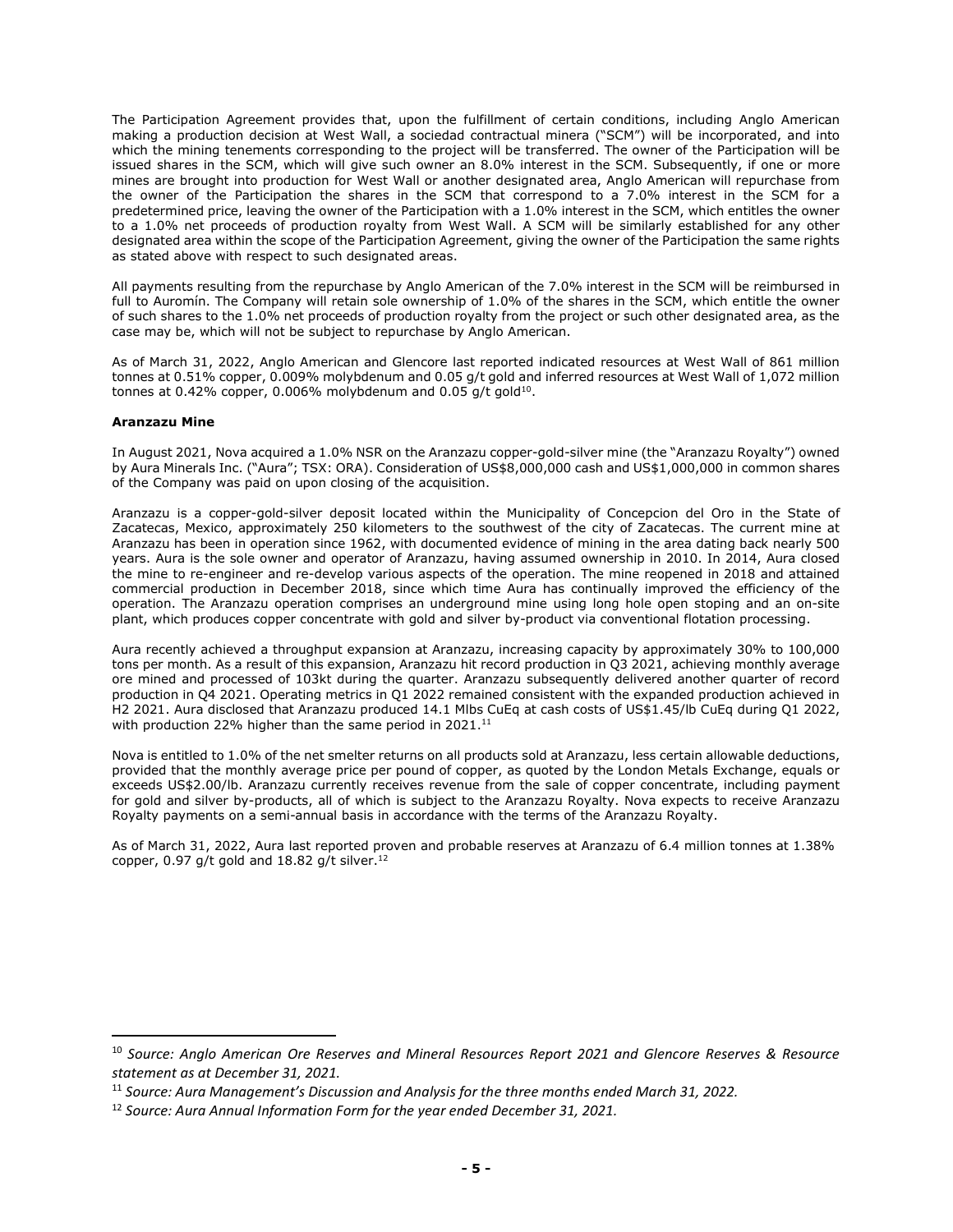## Dumont Project

Nova owns a 2.0% NSR on the Dumont nickel-cobalt project located in Quebec. The NSR is on a portion of the deposit, representing approximately 21% of the measured & indicated resources as of July 11, 2019. Dumont is wholly owned by Waterton Global Resource Investments, which on July 28, 2020, completed the buyout of the 28% interest of Karora Resources Inc. ("Karora"), for total consideration of up to \$48 million. In July 2019, Karora published proven and probable reserves of 1.028 billion tonnes grading 0.27% nickel and 107 ppm cobalt, measured resources of 372 million tonnes grading 0.28% nickel and 112 ppm cobalt and indicated resources of 1.293 billion tonnes grading  $0.26\%$  nickel and 106 ppm cobalt<sup>13</sup>.

## Vizcachitas Project

Nova owns a 0.98% NSR on the San Jose 1/3000 claim which represents approximately 50% of the project within the Vizcachitas copper-molybdenum porphyry project in Central Chile. Vizcachitas is 100% owned by Los Andes Copper ("LAC"; TSX-V: LA). In June 2019, Los Andes Copper completed a Preliminary Economic Assessment outlining a 45-year open-pit mine life at a throughput of 110,000 tonnes per day. The project is located in an area with developed infrastructure and is within 100 kilometers of three major operating mines, Los Pelambres owned by Antofagasta PLC (LSE: ANTO), Andina, owned by Codelco and Los Bronces, owned by Anglo American (LSE: AAL).

During 2021, LAC received all permits and permissions necessary to commence drilling activities at Vizcachitas, allowing LAC to undertake the drilling program needed to complete a Pre-Feasibility Study ("PFS"). LAC announced that additional drilling commenced at Vizcachitas on November 10, 2021.<sup>14</sup> In March 2022, LAC announced that sufficient drilling had been completed in order to provide an updated resource estimation and complete a PFS. LAC expects to publish an updated resource estimation for Vizcachitas in Q3 2022 with a PFS completed in Q4 2022.<sup>15</sup> Earlier in March 2022, LAC announced a plan to temporarily suspend the remaining drilling at Vizcachitas in response to a Second Environmental Court decree granting a preliminary injunction on LAC's drilling activities.<sup>16</sup> LAC is currently in the process of appealing the court decision, while proceeding with the updated resource estimate and PFS.

As of March 31, 2022, Los Andes last reported measured & indicated mineral resources at Vizcachitas of 1,284 million tonnes at 0.40% copper and 0.014% molybdenum<sup>17</sup>.

## Twin Metals Project

Nova owns a 2.4% NSR<sup>18</sup> on a portion of the Twin Metals copper-nickel-platinum group metals project, owned by Antofagasta PLC through its subsidiary, Twin Metals Minnesota ("TMM").

In September 2021, the United States Forest Service ("USFS") submitted an application to withdraw approximately 225,000 acres of land in the Superior National Forest from the scope of federal mineral leasing laws, subject to valid existing rights. In October 2021, the United States Bureau of Land Management ("BLM") rejected Twin Metals' Preference Right Lease Applications ("PRLAs") and Prospecting Permit Applications ("PPAs"). In January 2022, the United States Department of the Interior cancelled Twin Metals' MNES-1352 and MNES-1353 federal mineral leases. The PRLAs and federal mineral leases form a significant proportion of the mineral resources contained within Twin Metals' current project plan and, accordingly, it was determined that these events collectively represented an impairment trigger of the Company's royalty interest in the project.

<sup>&</sup>lt;sup>13</sup> Source: Dumont Feasibility Study Technical Report NI 43-101 dated July 11, 2019.

<sup>&</sup>lt;sup>14</sup> Source: press release titled "Los Andes Copper Starts Additional Drilling Program at Vizcachitas Copper Project in Chile" published by Los Andes Copper Ltd. on November 10, 2021.

<sup>15</sup> Source: press release titled "Los Andes Copper Corporate Update" published by Los Andes Copper Ltd. on March 29, 2022.

<sup>&</sup>lt;sup>16</sup> Source: press release titled "Los Andes Copper Announces Plan to Temporarily Suspend Drilling" published by Los Andes Copper Ltd. on March 21, 2022.

<sup>&</sup>lt;sup>17</sup> Source: Los Andes Copper Technical Report NI 43-101 dated June 13, 2019.

<sup>&</sup>lt;sup>18</sup> The total royalty payable is  $\frac{1}{2}$  of the U.S. Government royalty, which was most recently quoted at 4.8%. The U.S. government royalty is subject to change, which would change the royalty payable to Nova. The royalty currently payable to Nova is calculated in the following formula:  $4.8\% * \frac{1}{3} *$  ore mined \* grade mined \* applicable prices of copper and nickel. The royalty is calculated on the basis of contained metal in ore by multiplying ore mined by the grade of the material – and does not subtract the usual deductions due to recoveries, payabilities, TC/RCs, and other applicable operating costs. The 1/3 multiplier in the royalty calculation formula is the mechanism by which those usual costs are captured.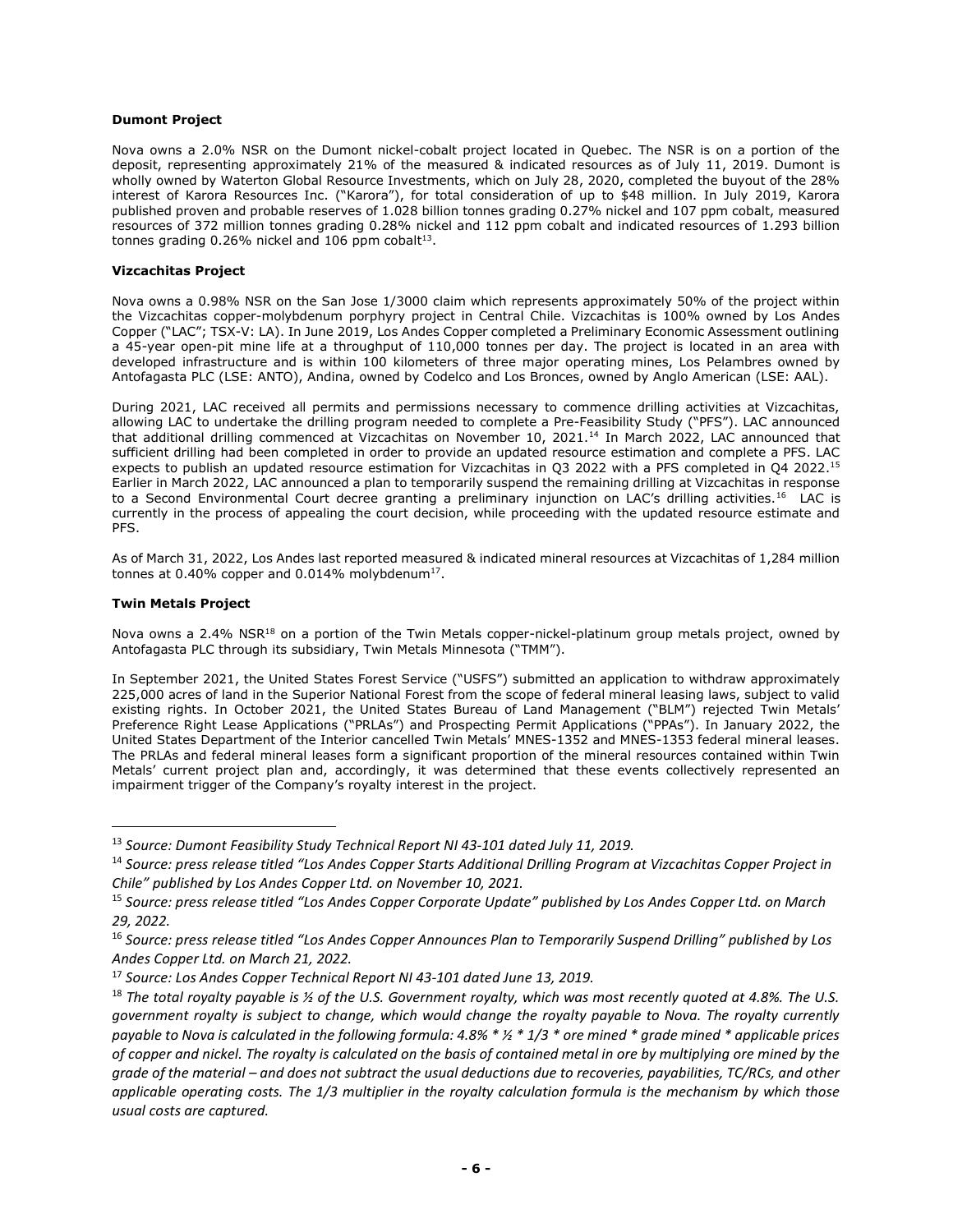Prior to the resulting impairment assessment being performed, as at December 31, 2021 the Company had capitalized acquisition and due diligence costs as royalty interests on the statement of financial position of \$2,661,221. The capitalized costs reflected the historical costs of acquiring the Twin Metals royalty interest and therefore did not reflect an estimate of the commercial potential of the project as at December 31, 2021.

The Company believes that Antofagasta has a valid legal right to the mining leases and a strong case to defend its legal rights. Although Antofagasta intends to pursue validation of those rights, considering the time and uncertainty related to any legal action to challenge the government decisions, a full impairment has been recognised as at December 31, 2021 in respect of the royalty interests previously capitalized.

As of March 31, 2022, Antofagasta last reported measured and indicated resources at the TMM Project of 1,293 million tonnes at 0.57% copper and 0.18% nickel.<sup>19</sup>

# Exploration-Stage Royalties

Nova owns exploration-stage royalties in multiple mineral camps in Canada, principally in Ontario and British Columbia. The Company will disclose additional information pertaining to the royalties as they show an increase in materiality to the Company's total value. Their listing appears below.

| <b>Property</b>                | Asset Owner(s)                     | Location | Metals <sup>(1)</sup> | NSR %   |
|--------------------------------|------------------------------------|----------|-----------------------|---------|
| Janice Lake <sup>(2)</sup>     | Rio Tinto/Forum Energy JV (100%)   | Canada   | Cu-Aq                 | 1.0%    |
| Wollaston <sup>(2)</sup>       | Transition Metals Corp. (100%)     | Canada   | Cu-Aa                 | 1.0%    |
| Dundonald                      | Class 1 Nickel (100%)              | Canada   | Ni                    | 1.25%   |
| <b>Bancroft</b>                | Transition Metals Corp. (100%)     | Canada   | Ni-Cu-PGM             | 1.0%    |
| Maude Lake                     | Transition Metals Corp. (100%)     | Canada   | Ni-Cu-PGM             | 1.0%    |
| Saturday Night                 | Transition Metals Corp. (100%)     | Canada   | Ni-Cu-PGM             | 1.0%    |
| Copper King                    | Pacific Empire Minerals (100%)     | Canada   | Cu-Au                 | 1.0%    |
| Nub East                       | Pacific Empire Minerals (100%)     | Canada   | Cu-Au                 | 1.0%    |
| <b>NWT</b>                     | Pacific Empire Minerals (100%)     | Canada   | Cu-Au                 | 1.0%    |
| Pinnacle                       | Pacific Empire Minerals (100%)     | Canada   | Cu-Au                 | $1.0\%$ |
| Homathko                       | Transition Metals Corp. (100%)     | Canada   | Au                    | 1.0%    |
| Elephant Head $(3)$            | Canadian Gold Miner (100%)         | Canada   | Au                    | 1.0%    |
| West Matachewan <sup>(3)</sup> | Laurion/Canadian Gold Miner (100%) | Canada   | Au                    | 1.0%    |

(1) NSR applicable on all metals, unless otherwise stated

(2) Part of the Wollaston Copper Belt Exploration Royalties

 $(3)$  NSR subject to a buyback of 0.5% for \$750,000

# CORPORATE UPDATES

In January 2022, Mr. Greg DiTomaso was appointed Vice President, Investor Relations of the Company.

# FINANCIAL CONDITION, LIQUIDITY, AND CAPITAL RESOURCES

The Company considers items included in shareholders' equity as capital. The Company's objective when managing capital is to safeguard the Company's ability to continue as a going concern, so that it can continue to provide returns for shareholders and benefits for other stakeholders.

As at March 31, 2022, the Company had a cash balance and working capital deficit of \$716,930 and \$1,338,942 (December 31, 2021: \$962,745 and \$313,563), respectively. Cash decreased due to cash used in operating and investing activities of \$765,265 (2021: \$1,213,870) and \$1,451,197 (2021: \$13,323,227), respectively, partially offset by cash provided by financing activities of  $$1,980,555$  (2021:  $$11,774,419$ ). Cash provided by financing activities primarily related to the issuance of common shares and the convertible loan facility, while cash used in investing activities primarily related to the acquisitions of royalty interests.

In February 2021, all principal and interest related to the initial advance on the Company's convertible debt financing was converted into 3,535,691 common shares. The Company received an additional \$5,000,000 in convertible debt financing with a conversion price of \$5.67 per common share, based on a 20% premium above the 30-day VWAP of Nova's common shares on the TSX-V on the date of issuance. Concurrently, the Company entered into an amended and restated convertible debt agreement, which increased the remaining funds available under the loan facility from \$4,500,000 to a total of \$20,000,000.

<sup>19</sup> Source: Antofagasta PLC 2021 Annual Report.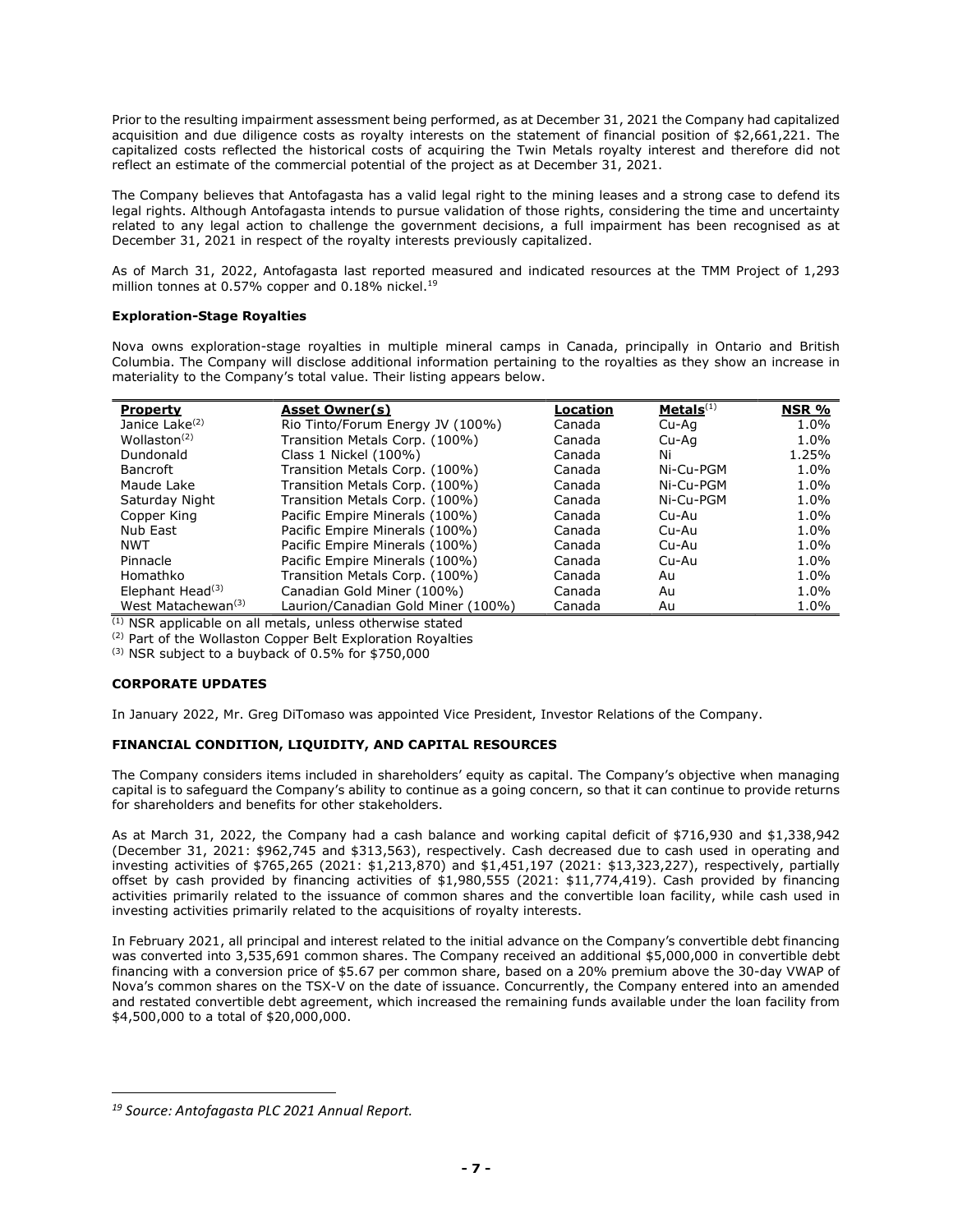In February 2022, an advance of \$1,500,000 was drawn on the loan facility with a conversion price of \$3.51 per common share, based on a 20% premium above the 30-day VWAP of Nova's common shares on the TSX-V on the date of announcement of the acquisition of the Company's Copper World and Rosemont royalty.

In May 2022, the advance of \$1,500,000 was drawn on the loan facility with a conversion price of \$2.74 per common share, based on a 20% premium above the 30-day VWAP of Nova's common shares on the TSX-V on the date of announcement of the acquisition of the Company's Josemaria royalty.

As at the date of this MD&A, there was \$17,000,000 (March 31, 2022: \$18,500,000) available to the Company remaining on the loan facility, which accrues a standby charge of 1.5% per annum.

See "Risks and Uncertainties" and "Forward looking statements" in this MD&A for risks related to the Company's expectations and ability to obtain sources of funding. There has been no change in approach to managing capital in the past twelve months and management believes it will have sufficient working capital to undertake its current business and the budgets associated with those plans for the next twelve months.

Management of cash balances is based on internal investment guidelines. Cash is deposited with major Canadian financial institutions. Cash required for immediate operations is held in a chequing account and excess funds may be invested in accordance with the Company's capital resource objectives.

#### At-the-market equity program

In February 2021, the Company established an at-the-market ("ATM") equity program. Under the ATM equity program, the Company may distribute up to \$25,000,000 in common shares of the Company (the "Offered Shares"). The Offered Shares will be sold by the Company, through the agents, to the public from time to time, at the Company's discretion, at the prevailing market price at the time of sale. The net proceeds from the ATM equity program will be used to finance the future purchase of royalties and streams and for general working capital purposes. The distribution agreement between the Company and its agents may be terminated at any time by the Company or the agents and if not so terminated will terminate upon the earlier of (a) the date that the aggregate gross sales proceeds of the Offered Shares sold under the ATM equity program reaches the aggregate amount of \$25,000,000; or (b) November 1, 2022. For additional details about the ATM equity program, please see the press release by the Company dated February 26, 2021 and available on SEDAR at www.sedar.com.

For the three months ended March 31, 2022, the Company had distributed 154,600 common shares under the ATM Program at an average price of \$3.41 per share for gross proceeds of \$526,839, with aggregate commissions paid or payable to the agents of \$13,171, resulting in aggregate net proceeds of \$513,668.

# Operating activities

Cash used in operating activities was \$765,265 (2021: \$1,213,870) for the three months ended March 31, 2022 and represents expenditures primarily on general and administrative expenses for both periods.

#### Investing activities

Cash used in investing activities for the three months ended March 31, 2022 was \$1,451,197 (2021: \$13,323,227). Cash used in investing activities is highly dependent on the timing and acquisition of royalty interests.

# Financing activities

Cash provided by financing activities for the three months ended March 31, 2022 was \$1,980,555 (2021: \$11,774,419) which consisted of \$20,499 (2021: \$6,294,856) from the issuance of common shares from exercise of stock options. The Company received \$1,491,836 (2021: \$4,703,939) net of transaction costs on the issuance of convertible debt.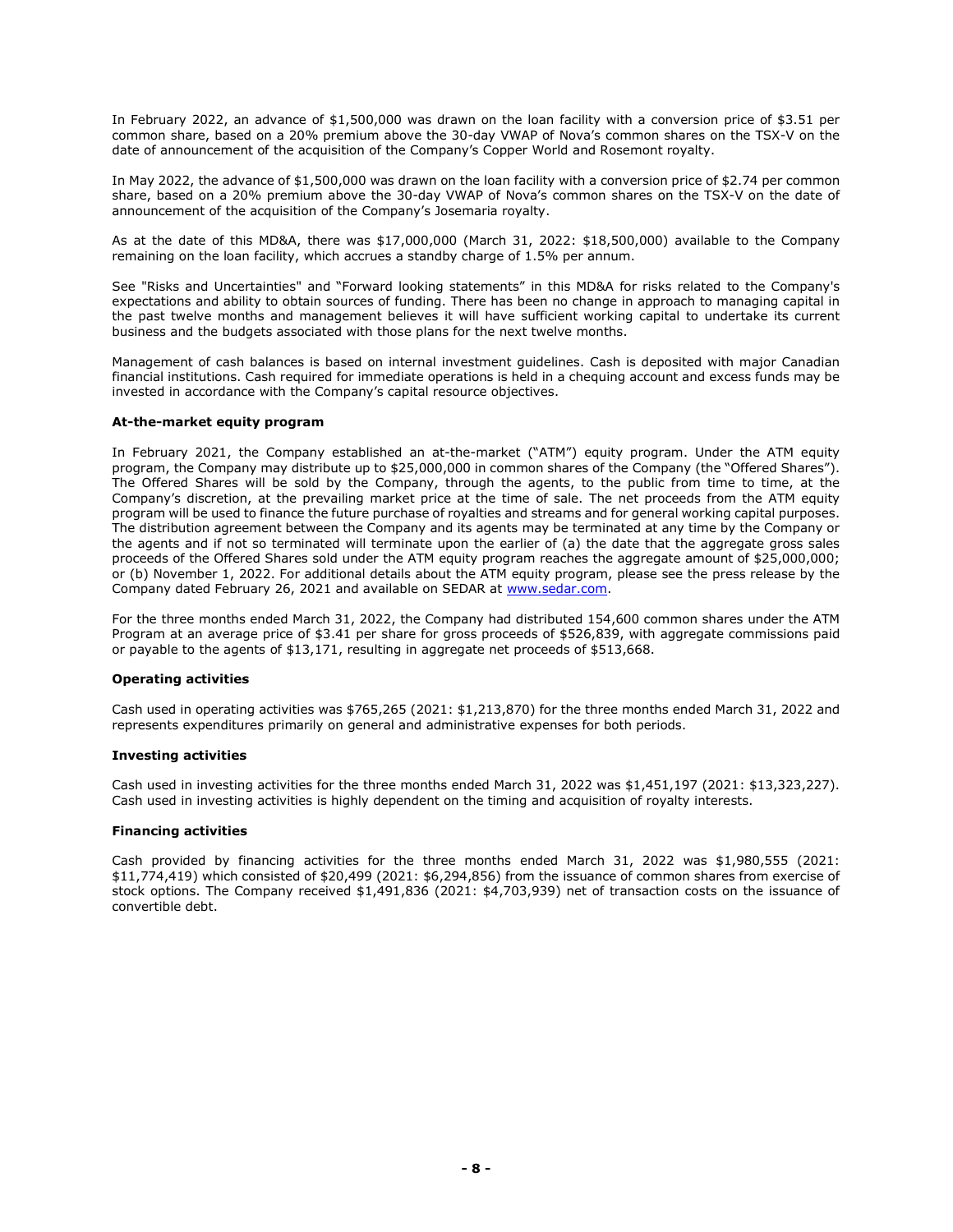# RESULTS OF OPERATIONS AND SELECTED FINANCIAL INFORMATION

#### Summary of quarterly results

The following table provides selected interim financial information for the applicable past quarters leading up to March 31, 2022.

|                                                    | March 31      | December 31   | September 30  | June 30     |
|----------------------------------------------------|---------------|---------------|---------------|-------------|
| For the three months ended                         | 2022          | 2021          | 2021          | 2021        |
| Revenue                                            | \$<br>673,519 | \$<br>517,076 | \$<br>181,900 | \$<br>1,995 |
| General and administrative expenses <sup>(1)</sup> | 830,328       | 1,361,152     | 694,222       | 687,600     |
| Share-based payments                               | 1,137,270     | 1,247,044     | 796,766       | 547,136     |
| Net loss for the period                            | 1,747,522     | 5,244,180     | 1,676,971     | 1,353,220   |
| Loss per share: basic and diluted                  | 0.02          | 0.06          | 0.02          | 0.02        |
|                                                    |               |               |               |             |
|                                                    | March 31      | December 31   | September 30  | June 30     |
| For the three months ended                         | 2021          | 2020          | 2020          | 2020        |
| Revenue                                            | \$<br>2.073   | \$<br>2,063   | \$            | \$          |
| General and administrative expenses <sup>(1)</sup> | 640,683       | 1,184,881     | 421,152       | 267,249     |
| Share-based payments                               | 295,434       | 101,835       | 588,595       | 153,594     |
| Net loss for the period                            | 1,149,893     | 1,371,875     | 1,036,271     | 472,590     |
| Loss per share: basic and diluted                  | 0.02          | 0.03          | 0.04          | 0.02        |

(1) Excludes share-based payments

The Company's net loss varies mainly due to the level of operations activities and due diligence undertaken on new prospects, as well as the timing of share-based payments.

# FINANCIAL RESULTS

#### For the three months ended March 31, 2022

For the three months ended March 31, 2022, the Company incurred a net loss of \$1,747,522 (2021: \$1,149,893). The loss for the quarter was comprised of royalty revenue of \$673,519 (2021: \$2,073), depletion expense of \$260,580 (2021: \$Nil), general and administration expenditures of \$830,328 (2021: \$640,683), share-based payments of \$1,137,270 (2021: \$295,434), interest and accretion on convertible debenture of \$227,376 (2021: \$212,795), and deferred income tax recovery of \$12,222 (2021: \$19,371). Some items to note include the following:

- revenue from royalty interests of \$673,519, primarily related to the revenue from the Aranzazu NSR;
- consulting fees of \$541,460 (2021: \$370,123), where the increase over the comparative period was related to increased activities related to the Company's royalty acquisition activities (such as ongoing review and management of a growing royalty portfolio and review of potential acquisition targets) and director and management fees; and
- share-based payments of \$1,137,270 (2021: \$295,434), where the increase was as a result of the vesting of the stock option issuance in August 2021.

## TRANSACTIONS WITH RELATED PARTIES

The Company entered into certain transactions with key management personnel, which the Company has defined as Officers and Directors of the Company. The aggregate value of these transactions and outstanding balances are as follows:

|                                   | Salary  | Share-based |         |
|-----------------------------------|---------|-------------|---------|
| Three months ended March 31, 2022 | or fees | payments    | Total   |
| Management                        | 19,202  | 191,366     | 210,568 |
| <b>Directors</b>                  | 60.856  | 515,185     | 576,041 |
|                                   | 80.058  | 706,551     | 786,609 |

|                                   | Salary  | Share-based |         |
|-----------------------------------|---------|-------------|---------|
| Three months ended March 31, 2021 | or fees | payments    | Total   |
| Management                        | 38,610  | 72,333      | 110,843 |
| <b>Directors</b>                  | 40,750  | 123.614     | 164,364 |
|                                   | 79.360  | 195,847     | 275,207 |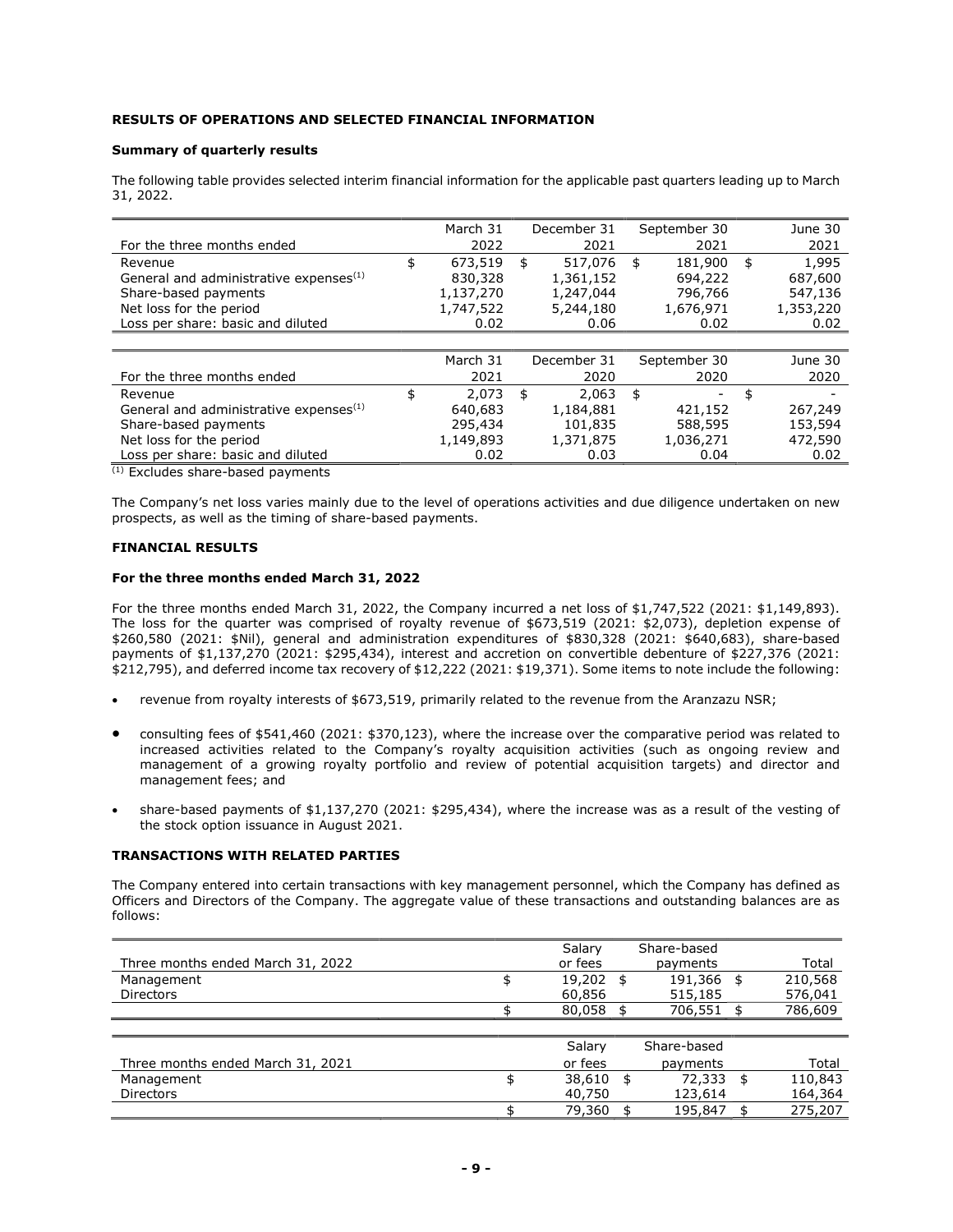During the three months ended March 31, 2022, the Company paid or accrued \$45,000 (2021: \$45,000) to Seabord Services Corp. ("Seabord"). Seabord provides the following services: A Chief Financial Officer ("CFO"), a Corporate Secretary, accounting and administration staff, and office space to the Company. The CFO and Corporate Secretary are employees of Seabord and are not paid directly by the Company.

During the three months ended March 31, 2021, the Company paid or accrued professional fees of \$345,127 to DLA Piper (Canada) LLP ("DLA Piper"), a law firm in which a former director is a partner of. The partner became a former related party of the Company on November 18, 2021.

As at March 31, 2022, included in accounts payable and accrued liabilities is \$332,665 (December 31, 2021 - \$489,997) to key management personnel for fees and reimbursable expenses, and \$Nil (December 31, 2021 - \$Nil) to Seabord. In addition, as at March 31, 2022, the Company has a commitment to issue 57,144 (December 31, 2021 - 57,144) common shares, valued at \$28,572 (December 31, 2021 - \$28,572), to Seabord for services rendered during 2020 before the public listing was completed.

# **COMMITMENTS**

As at March 31, 2022, the Company may be required to make payments related to its royalty interests, including milestone payments subject to certain achievements being met related to these royalty acquisitions:

- NuevaUnión: US\$3,000,000 upon achievement of commercial production to be paid in cash and common shares of the Company;
- Twin Metals: US\$4,000,000 payable in cash and common shares upon the completion of certain milestones with respect to the project;
- Janice Lake: \$1,000,000 in cash upon the completion of a bankable feasibility study or the commencement of commercial production on the property; and a further \$1,000,000 in common shares of the Company if the projected annual production of the property is at least 30,000 tonnes of contained copper for a minimum of 10 years;
- Taca Taca: US\$4,000,000 due within 10 days after the date of the commencement of commercial production; and
- Vizcachitas: US\$6,000,000 upon achievement of certain project milestones payable in common shares of the Company.

For further details, please refer to the Company's condensed interim consolidated financial statements for the three months ended March 31, 2022 on SEDAR at www.sedar.com.

# OFF BALANCE SHEET ARRANGEMENTS

As of the date of this MD&A, the Company does not have any off-balance sheet arrangements that have, or are reasonably likely to have, a current or future effect on the results of operations or financial condition of the Company, including, and without limitation, such considerations as liquidity and capital resources.

# EVENTS AFTER REPORTING DATE

Subsequent to March 31, 2022, the Company:

a) entered into a purchase agreement pursuant to which the Company has secured the right to acquire a portion of an existing royalty (the "Royalty") on the Josemaria copper-gold-silver project in San Juan, Argentina, owned by Lundin Mining Corporation (TSX:LUN, Nasdaq Stockholm:LUMI) (the "Transaction"). The Royalty includes as 0.5% net profit interest ("NPI") that covers the area of the mineral reserve estimate for Josemaria and is payable for a period of 10 years, plus an additional US\$2,000,000 payment six months following two full years of production. The portion of the Royalty that will be acquired by the Company (the "Royalty Portion") is subject to the finalization of an estate partitioning process in Argentina. The Transaction is not expected to close until the conclusion of this process, which may require more than 12 months. The agreement specifies a total purchase price of US\$13,712,000 for 100% of the Royalty (the "Total Royalty Price"), payable at the achievement of future milestones, plus advanced payment of US\$100,000.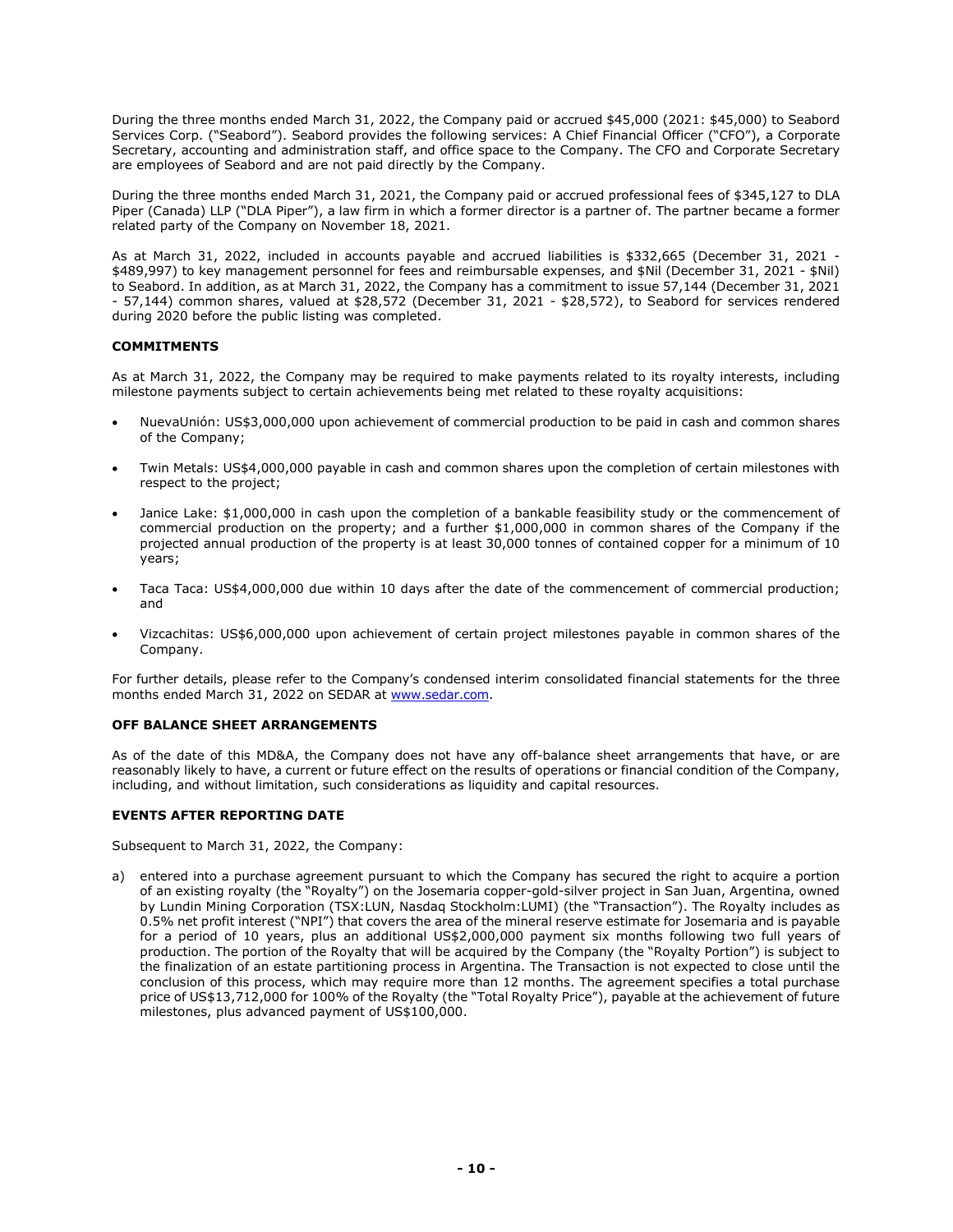The consideration payable to the sellers by the Company (the "Transaction Consideration") will be calculated by adjusting the Total Royalty Price for the Royalty Portion on a pro rata basis. The Company expects to acquire approximately 16.7% of the Royalty (representing a 0.08325% NPI) for total aggregate Transaction Consideration of approximately US\$2,400,000, with a right of first refusal ("ROFR") over an additional 16.7% of the Royalty. The total payments in connection with the Transaction are as follows:

- i. Advanced payments totaling US\$100,000;
- ii. 50% of the Transaction Consideration, payable in cash 30 business days following the receipt of notice that the Company has been recorded as sole titleholder of the Royalty Portion with the relevant mining authority;
- iii. 25% of the Transaction Consideration, payable in cash 30 business days following commencement of construction at Josemaria, provided, however, that the estate partitioning has first been finalized; and
- iv. 25% of the Transaction Consideration, payable in cash 30 business days following the 12-month anniversary of commercial production at Josemaria, provided, however, that the estate partitioning has first been finalized.
- b) completed a drawdown of an additional \$1,500,000 under the Company's existing amended and restated convertible loan facility with Beedie. The drawdown is convertible by Beedie into common shares of the Company at a conversion price of \$2.74 per common share, accrues interest at 8.00% per annum and matures on October 7, 2024; and
- c) issued 256,666 common shares pursuant to the settlement 256,666 RSUs.

## OUTSTANDING SHARE DATA

The Company's authorized share capital consists of an unlimited number of common shares and preferred shares without par value. As at the date of this MD&A, the Company has 85,172,368 common shares issued and outstanding. There are also 4,180,000 stock options with expiry dates ranging from March 1, 2024 to August 27, 2026, Nil warrants outstanding, and 934,434 RSUs with vesting dates up to February 26, 2024.

## ACCOUNTING PRONOUNCEMENTS

## Accounting standards adopted during the period

Please refer to the Company's condensed interim consolidated financial statements for the three months ended March 31, 2022 on SEDAR at www.sedar.com.

#### Accounting pronouncements not yet effective

Please refer to the Company's condensed interim consolidated financial statements for the three months ended March 31, 2022 on SEDAR at www.sedar.com.

### CRITICAL ACCOUNTING ESTIMATES AND JUDGEMENTS

The preparation of the financial statements in conformance with IFRS requires management to make estimates, judgments and assumptions that affect the application of accounting policies and the reported amounts of assets, liabilities, income and expenses. Actual results may differ from these estimates. Estimates and underlying assumptions are reviewed on an ongoing basis. Revisions to accounting estimates are recognized in the period in which the estimates are revised and in any future periods affected. The Company's significant accounting policies and estimates are disclosed in Note 2 of the annual financial statements for the year ended December 31, 2021.

## RISK AND CAPITAL MANAGEMENT: FINANCIAL INSTRUMENTS

Please refer to the Company's condensed interim consolidated financial statements for the three months ended March 31, 2022 on SEDAR at www.sedar.com.

# QUALIFIED PERSON

Technical information contained in this MD&A has been reviewed and approved by Christian Rios, AIPG Certified Professional Geologist, Advisor to Nova and a Qualified Person as defined in National Instrument 43-101 Standards of Disclosure for Mineral Projects.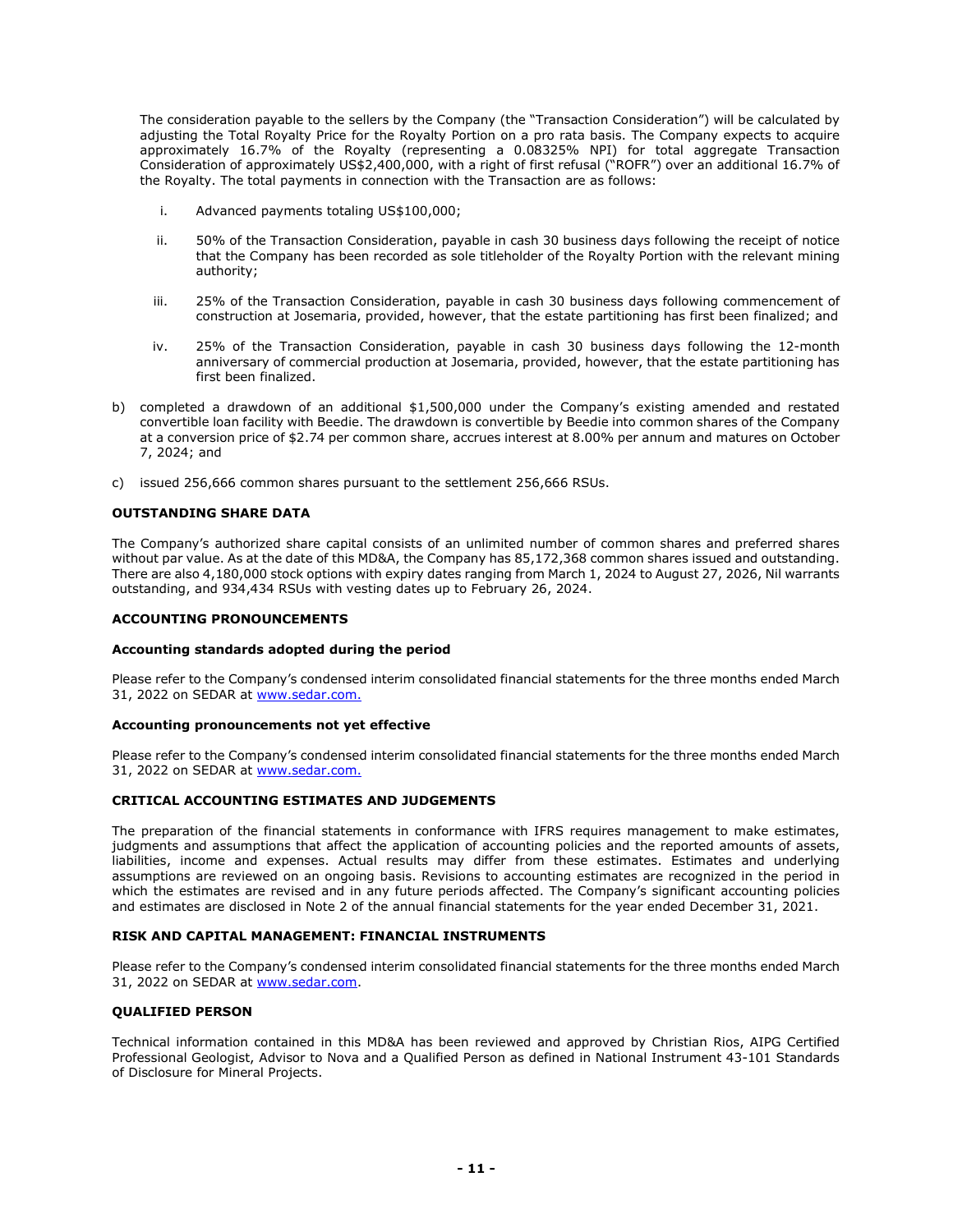## RISKS FACTORS

The Company's ability to generate revenues and profits from its natural resource properties is subject to a number of risks and uncertainties. For a full discussion on the risk factors affecting the Company, please refer to the Company's Long Form Non-Offering Prospectus dated August 14, 2020 and MD&A for the year ended December 31, 2021 dated April 27, 2022, which are available on SEDAR at www.sedar.com.

#### CAUTIONARY STATEMENT ON FORWARD-LOOKING STATEMENTS

This MD&A contains "forward-looking information" and "forward-looking statements" within the meaning of applicable Canadian securities legislation. The forward-looking statements herein are made as of the date of this MD&A only and the Company does not assume any obligation to update or revise them to reflect new information, estimates or opinions, future events or results or otherwise, except as required by applicable law.

Often, but not always, forward-looking statements can be identified by the use of words such as "plans", "expects", "is expected", "budgets", "scheduled", "estimates", "forecasts", "predicts", "projects", "intends", "targets", "aims", "anticipates" or "believes" or variations (including negative variations) of such words and phrases or may be identified by statements to the effect that certain actions "may", "could", "should", "would", "might" or "will" be taken, occur or be achieved. Forward-looking information in this MD&A includes, but is not limited to, statements with respect to future events or future performance of Nova, disclosure regarding any payments to be paid to Nova by property owners or operators of mining projects pursuant to net smelter returns and other royalty agreements of Nova, management's expectations regarding Nova's growth, results of operations, estimated future revenues, carrying value of assets, future dividends, and requirements for additional capital, production estimates, production costs and revenue, future demand for and prices of commodities, expected mining sequences, business prospects and opportunities, other statements regarding the impact of the COVID-19 pandemic and measures taken to reduce the spread of COVID-19 on the Company's operations and overall business, statements regarding the temporary duration of the COVID-19 pandemic. Such forward-looking statements reflect management's current beliefs and are based on information currently available to management.

Forward-looking statements involve known and unknown risks, uncertainties and other factors, which may cause the actual results, performance or achievements of the Company to be materially different from any future results, performance, or achievements expressed or implied by the forward-looking statements. A number of factors could cause actual events or results to differ materially from any forward-looking statements, including, without limitation: fluctuations in the prices of the primary commodities that drive royalty agreements; fluctuations in the value of the U.S. dollar and any other currency in which revenue may be generated, relative to the Canadian dollar; changes in national and local government legislation, including permitting and licensing regimes and taxation policies and the enforcement thereof; regulatory, political or economic developments in any of the countries where properties in which the Company holds a royalty interest are located or through which they are held, measures taken by the Company, governments or partner operators in response to the COVID-19 pandemic or otherwise that, individually or in the aggregate, materially affect the Company's ability to operate its business, risks related to the operators of the properties in which the Company holds a royalty interest, including changes in the ownership and control of such operators; influence of macroeconomic developments; business opportunities that become available to, or are pursued by the Company; reduced access to debt and equity capital; litigation; title, permit or license disputes related to interests on any of the properties in which the Company holds a royalty interest; whether or not the Company is determined to have "passive foreign investment company" ("PFIC") status as defined in Section 1297 of the United States Internal Revenue Code of 1986, as amended; the ability to maintain adequate controls as required by law; potential changes in Canadian tax treatment of offshore revenues (if any); excessive cost escalation as well as development, permitting, infrastructure, operating or technical difficulties on any of the properties in which the Company holds a royalty interest; the possibility that actual mineral content may differ from the reserves and resources contained in technical reports; rate and timing of production differences from resource estimates, other technical reports and mine plans; risks and hazards associated with the business of development and mining on any of the properties in which the Company holds a royalty interest, including, but not limited to unusual or unexpected geological and metallurgical conditions, slope failures or cave-ins, flooding and other natural disasters, terrorism, civil unrest or an outbreak of contagious diseases including COVID-19; the integration of acquired assets; as well as other factors identified and as described in more detail under the heading "Risk Factors" in this MD&A.